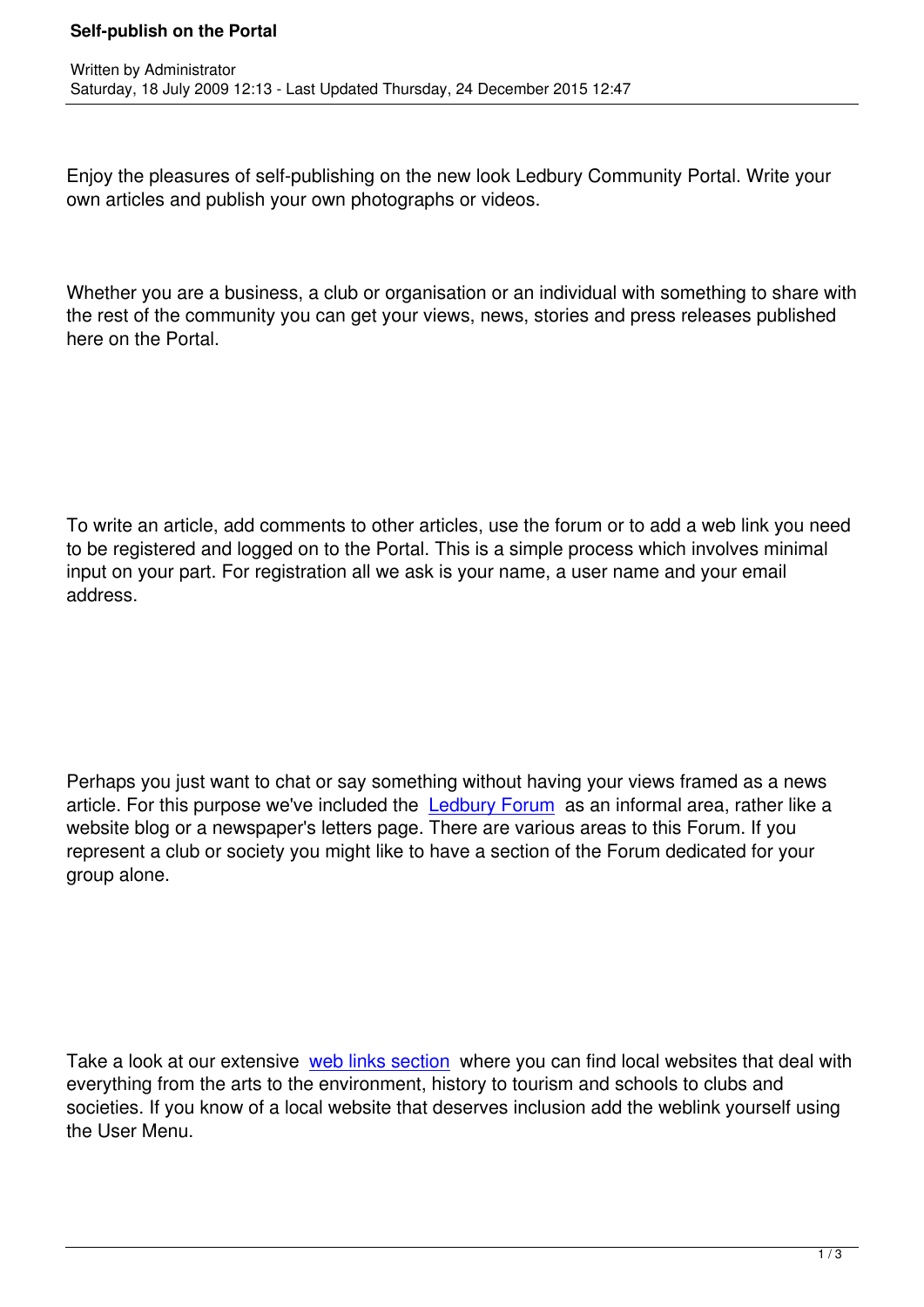If you are a business you might want to think about some of the many ways you can make use of the Ledbury Community Portal to both inform your existing customers and to find new customers. You can write a news article, which can become a regular feature as you effectively build and expand your own web pages within the Portal; you can put your business on the Led bury Directory

(basic listings are free of charge), or you can buy advertising space [on the Ledbury](index.php?option=com_sobi2&Itemid=278) Portal for as little as £150 a year.

[.](mailto:admin@ledburyportal.co.uk)

If you have an event that want people to know about you can write an article about it or email the Ledbury Portal and we will add it to the Events Calendar

You can watch local videos, access media newsfeeds, and catch up on the local weather forecast all from the convenience of your Ledbury Community Portal.

From time to time we will publish opinion pollsl where you are welcome to vote. If you have an idea for a poll on the Portal don't hesitate to let us know .